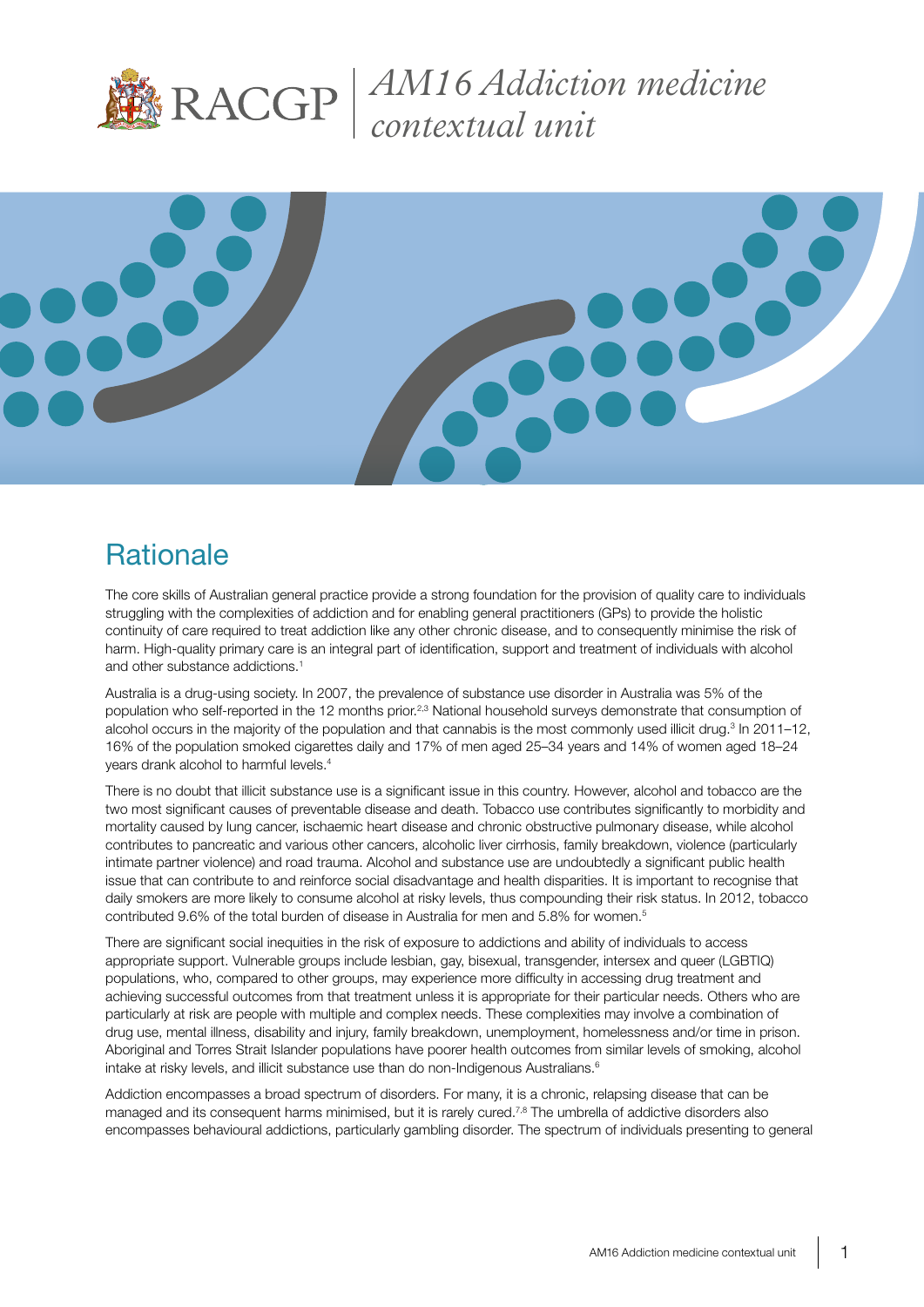practice with dependence and addiction issues is broad ranging – from substance addiction (including drug-seeking for prescription medications, particularly opioids), to requests for nicotine and opioid replacement therapies, to the presentation of withdrawal symptoms or common comorbidities of substance use, such as mental health conditions and blood-borne viral infections like hepatitis B and C.

The consequences of substance use are often intergenerational. Infants born to women who are addicted to opiates, alcohol, stimulants and some sedatives are at risk of immediate harm as well as long-term developmental problems. Children living in households where parents misuse drugs are more likely to develop behavioural and emotional problems, tend to perform more poorly in school and are more likely to be the victims of child maltreatment. Children with parents who drink heavily, smoke or take drugs are more likely to do so themselves, leading to intergenerational patterns of misuse and harms.<sup>3</sup>

Regardless of where an individual presents across this spectrum, in order to provide holistic care there is a necessity for GPs to understand the plethora of causes of addiction, including genetic factors, personality, and physical and psychosocial factors such as co-existent acquired brain injury and/or chronic pain manifestations that require a complete and compassionate person-centred approach. Equally important is having an understanding of the consequences of addiction, these include physical and mental health effects, social impacts on relationships and employment as well as the vicious cycle of involvement in crime with subsequent judicial issues and social dysfunction that commonly occur. GPs with a non-judgemental approach to individuals caught in addictive cycles may facilitate the development of an effective therapeutic relationship, with clear boundaries (discussed below) to enable continuity of care and thus an enhanced possibility that the impacts of an individual's substance dependence may be minimised using effective evidence-based interventions.

The identification and management of drug and alcohol conditions requires a multidisciplinary approach to patient management. Appropriate integrated service approaches may include drug withdrawal services, forensic services, local psychiatric services, and drug and alcohol physicians. Collaboration with social welfare, income support and job services, housing and homelessness services, mental healthcare providers and correctional services is needed if people with multiple and complex needs are to be assisted in stabilising their lives, reintegrating with the community and recovering from alcohol and other drug-related problems.

Establishing and maintaining clear boundaries is an important aspect of the provision of quality care, particularly with individuals who are drug seeking or engaged in manipulative behaviour. GPs need to know where and when to refer patients, and clinicians working in communities with a high rate of substance use disorders should consider incorporating more specialised skills into their everyday work. This may involve undertaking further training in drug and alcohol medicine as required, such as training in provision of opioid pharmacotherapy and managing withdrawal syndromes. In 2014, 48,000 Australians were receiving opioid pharmacotherapy.<sup>9</sup>

Unfortunately, many GPs resist intervening when an individual with substance use issues presents, and may find it difficult maintaining appropriate boundaries, to avoid manipulation and to enhance the potential for a high-quality therapeutic relationship with their patients.10–12 This reticence to intervene may stem from lack of confidence and skills in the area, or a belief that intervention is doomed to failure. Other perceived barriers are lack of time, difficulties in raising the topic during the consultation, and having a negative attitude toward individuals with alcohol and other drug problems. Yet the results of interventions by general practitioners can be very significant.<sup>12,13</sup> Brief interventions for alcohol abuse and opiate pharmacotherapies for heroin addiction are two common examples of effective GP-initiated treatments, proven by multiple studies in Australia and overseas.<sup>12-14</sup> The majority of individuals who are dependent on substances prefer to see their own GP than be seen in outpatient drug dependence clinics.<sup>15</sup>

Emerging drug and alcohol problems can present new challenges for GPs – for example, patients presenting with methamphetamine use or requesting medicinal cannabis, or discussing electronic cigarettes (e-cigarettes). The ever-changing face of substance use in Australia necessitates that GPs maintain currency of knowledge. Developing and maintaining an understanding of legislative frameworks around drugs of dependency, prescribing, and obtaining permits is essential for all GPs.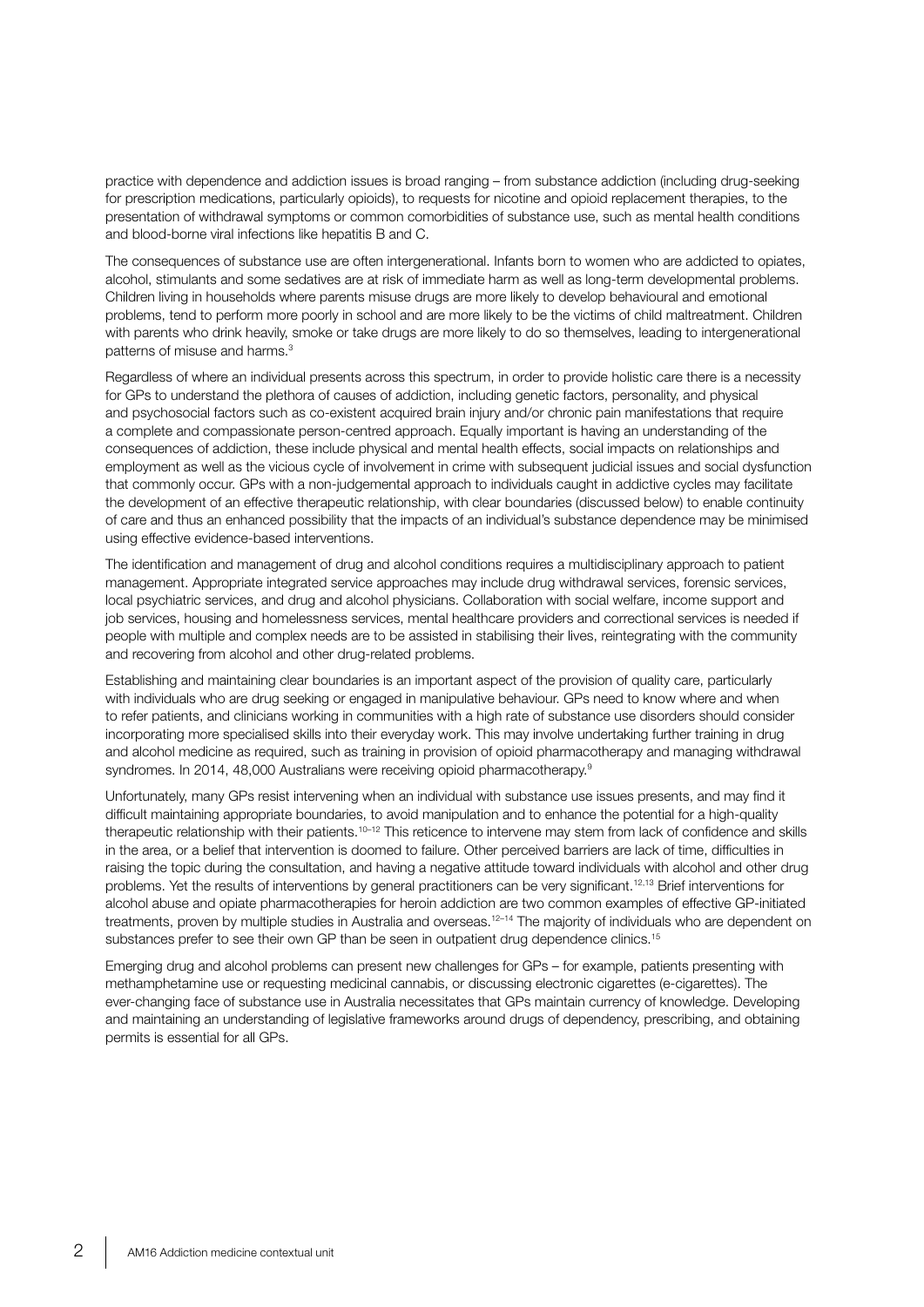# Related contextual units

AV16 Abuse and violence CH16 Custodial health PS16 Psychological health PM16 Pain management

#### **References**

- 1. Frei M. Opioid dependence Management in general practice. Aust Fam Physician 2010;39(8):548–52.
- 2. Slade T, Johnston A, Teesson M, et al. The mental health of Australians 2: Report on the 2007 National Survey of Mental Health and Wellbeing. Canberra: Department of Health and Ageing, 2009. Available at www.health.gov.au/internet/main/publishing.nsf/Content/A2 4556C814804A99CA257BF0001CAC45/\$File/mhaust2.pdf [Accessed 18 April 2016].
- 3. Ministerial Council on Drug Strategy. The National Drug Strategy 2010–2015: A framework for action on alcohol, tobacco and other drugs. Canberra: Department of Health and Ageing, 2011. Available at www.nationaldrugstrategy.gov.au/internet/drugstrategy/ Publishing.nsf/content/nds2015 [Accessed 11 November 2015].
- 4. Australian Bureau of Statistics. Australian health survey: Updated results, 2011–2012. Cat. no. 4364.0.55.003. Canberra: ABS, 2013. Available at www.abs.gov.au/ausstats/abs@.nsf/mf/4364.0.55.003 [Accessed 18 April 2016].
- 5. Australian Institute of Health and Welfare. Risk factors contributing to chronic disease. Cat. no. PHE 157. Canberra: AIHW, 2012. Available at www.aihw.gov.au/publication-detail/?id=10737421466 [Accessed 18 April 2016].
- 6. Australian Institute of Health and Welfare. Substance use among Aboriginal and Torres Strait Islander people. Cat. no. IHW 40. Canberra: AIHW, 2011. Available at www.aihw.gov.au/WorkArea/DownloadAsset.aspx?id=10737418265 [Accessed 18 April 2016].
- 7. McAvoy BR. Addiction and addiction medicine: Exploring opportunities for the general practitioner. Med J Aust 2008;189(2):115–17.
- 8. American Psychiatric Association. Substance-related and addictive disorders [Fact sheet]. Arlington, VA: APA, 2013. Available at www.dsm5.org/documents/substance%20use%20disorder%20fact%20sheet.pdf [Accessed 18 April 2016].
- 9. Australian Institute of Health and Welfare. National opioid pharmacotherapy statistics 2014. Canberra: AIHW, 2015. Cat. no. AUS 190. Available at www.aihw.gov.au/publication-detail/?id=60129551121 [Accessed 18 April 2016].
- 10. Australian Institute of Health and Welfare. Alcohol and other drug treatment services in Australia 2012–13. Cat. no. HSE 150. Canberra: AIHW, 2014. Available at www.aihw.gov.au/publication-detail/?id=60129548206 [Accessed 11 November 2015].
- 11. Pennay A, Lubman DI, Frei M. Alcohol: Prevention, policy and primary care responses. Aust Fam Physician 2014;43(6):356–61.
- 12. National Health and Medical Research Council. Australian guidelines to reduce health risks from drinking alcohol. Canberra: NHMRC, 2009. Available at www.nhmrc.gov.au/\_files\_nhmrc/publications/attachments/ds10-alcohol.pdf [Accessed 11 November 2015].
- 13. Roche A, Freeman T. Brief interventions: Good in theory but weak in practice. Drug Alcohol Rev 2004;23(1):11–18.
- 14. Center for Substance Abuse Treatment. Brief interventions and brief therapies for substance use. Chapter 2: Brief interventions and brief therapies in substance abuse treatment. Treatment Improvement Protocol (TIP) series, no. 34. Rockville, MD: Substance Abuse and Mental Health Services Administration (US), 1999. Available at www.ncbi.nlm.nih.gov/books/NBK64942 [Accessed 27 April 2016].
- 15. Hindler C, Nazareth I, King M, Cohen J, Farmer R, Gerada C. Drug users' views on general practitioners. BMJ 1995;310(6975):302.

#### Useful addiction medicine resources and tools

Berends L, Lubman DI. Obstacles to alcohol and drug care. Are Medicare Locals the answer? Aust Fam Physician 2013;42(5):339–42, www.racgp.org.au/afp/2013/may/obstacles-to-alcohol-and-drug-care

Demirkol A, Conigrave K, Haber P. Problem drinking: Management in general practice. Aust Fam Physician 2011;40(8):576–82, www.racgp.org.au/afp/2011/august/problem-drinking-management

Frei M. Opioid dependence – Management in general practice. Aust Fam Physician 2010;39(8):548–52, www.racgp. org.au/afp/2010/august/opioid-dependence-%E2%80%93-management-in-general-practice

Frei M, Berends L, Kenny P, et al. Alcohol and other drug withdrawal: Practice guidelines. 2nd edn. Fitzroy, Vic: Turning Point Alcohol and Drug Centre, 2012.